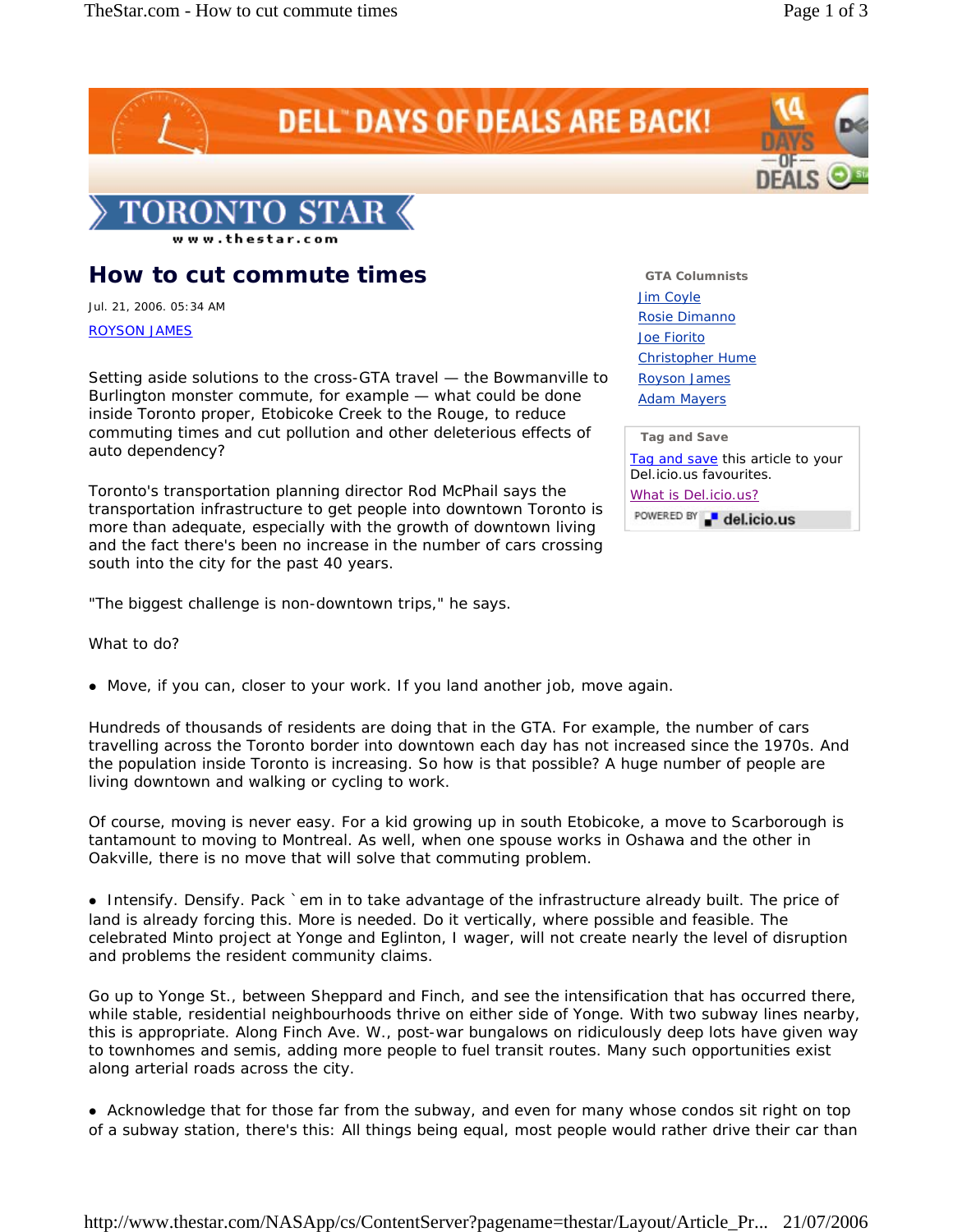be driven in a bus, or even in a subway.

• Make transit more attractive for those willing to try it. Turn Toronto into Transit City. No, not the way the city has gone about it, improving bus routes here and there. Do it with impact and boldness.

In the Transit City, residents would be within 20 minutes of a subway line or rapid transit line. That means taking rapid transit closer to Malvern and the zoo; Rexdale and Humber College; south Scarborough (though GO Transit might be the ticket there) and south Etobicoke.

Transit City would take the present ridership growth strategy and ramp it up tenfold. Its aim would be to make transit competitive and reliable.

McPhail says a travelling future hooked to transit takes money and political will. I say the problem isn't a shortage of either, but that neither is being used effectively and boldly.

"My solution is to blanket the city with streetcars (on their own right-of-ways), but that would offset the drivers," McPhail says.

"Toronto's not ready for it. Congestion isn't bad enough. We're not ready to give up a lane of traffic yet. We're not hurting bad enough," he says.

• If we're not going to give transit vehicles priority on the limited road space, taking out a lane of traffic, then get on with subway construction.

• Develop a subway plan that takes rapid transit out to northeast and northwest Toronto, the forgotten corners.

Finish the Sheppard subway, taking it at least to the Scarborough Town Centre.

In the 30 years between 1955 and 1985 Toronto built 60 kilometres of subways, or two kilometres a year. Since 1985, we've built six kilometres.

This pathetic record needs to be reversed.

A strong, visionary, bold leader — a mayor, say — would run on a platform of two kilometres of subway a year as part of turning Toronto into a Transit City.

Money? I'd give the city a 1 per cent tax levy, dedicated to Transit City.

On the average house, that's roughly a \$20 charge. Heck, I'd pay \$50 a year, with \$10 toward an ongoing maintenance fund.

• Inside Toronto, where you have relatively high densities and potential for intensification, have the political guts to implement a radical transportation plan.

Include a levy on vehicle licences, a dedicated portion of gas taxes, tolls on selected streets and parking surcharges.

• Allow private-sector providers to offer service along routes the TTC considers non-profitable.

That would show clearly if the reason service is absent is bureaucratic bungling or lack of interest from riders.